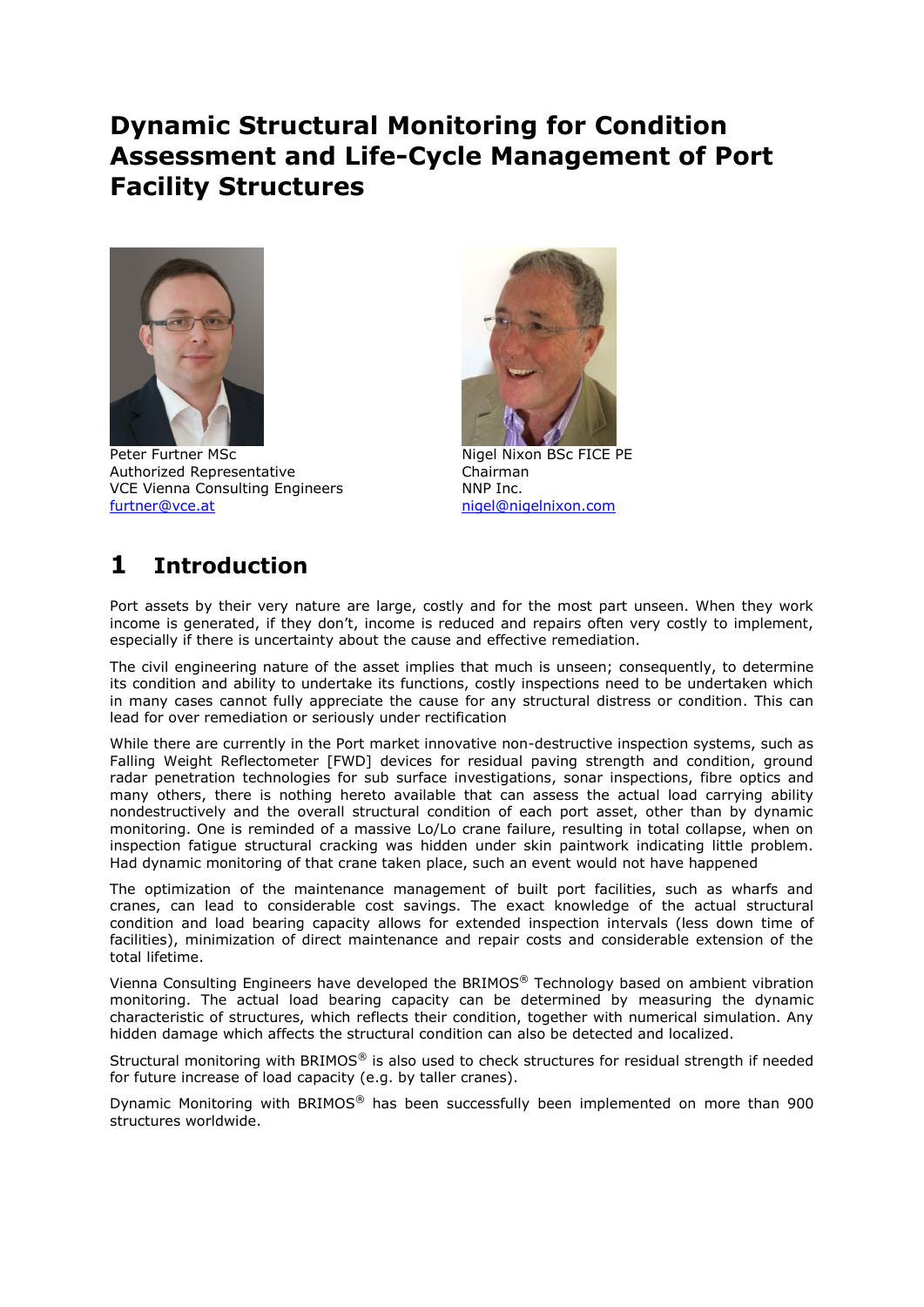## **2 Motivation for Structural Health Monitoring of Port Facilities**

All infrastructure assets have to be properly maintained by their owners and operators to ensure safe and reliable operations without interruption. Asset management and maintenance planning of port facilities requires accurate information on their actual structural conditions, as well as predicting the further lifecycle development. Therefore the condition assessment of exposed high value structures cannot rely on visual inspections alone but needs to be supplemented by sophisticated methods to assess real condition and load bearing capacity. Periodic and permanent structural health monitoring are appropriate methods.

The following figure shows the six typical stages of a structural life cycle and the differences in the cost allocation between port and offshore structures, bridges and buildings.



Figure 1: Compared life cycle curves

The degradation concept shows the difference between ordinary and robust structures. While the mean degradation for an ordinary structure coincides with the design life, robust structures carry additional capacity (in other words safety) which produces conditions that allow for uncertainties appearing in an empirical way without jeopardizing the safety of the structure.

In reality asset conditions cannot be inspected or tested at any time, so it is preferable to receive information on the structural condition from a permanent monitoring system. Current structural health monitoring technology is able to reliably supply this information.

# **3 Monitoring Technology**

### **3.1 Dynamic Measurements and System Response**

Considering the scale of robust structures it is advisable to monitor the System Response of the structure. It describes reliably how the structure behaves under actual loading. Any change in the system response over time (i.e. degradation) can be identified and compared to the pre-set target values. The monitoring system determines the condition index in real time and warns automatically when there is deviation from the target values.

The appropriate methodology to determine the system response is Ambient Vibration Monitoring (AVM). In the Ambient Vibration Measurement methodology, the vibration behaviour of a structure is recorded, evaluated and interpreted under ambient influences, i.e. without artificial excitation, by means of highly sensitive acceleration sensors. Structures show a significant vibration behaviour which may be addressed as "vibrational signature". This dynamic behaviour is typical for any structure and can be obtained by appropriate measurements and used for the assessment of the condition of a structure as well as for the detection of any changes over time. It has been applied for 25 years and is already well established.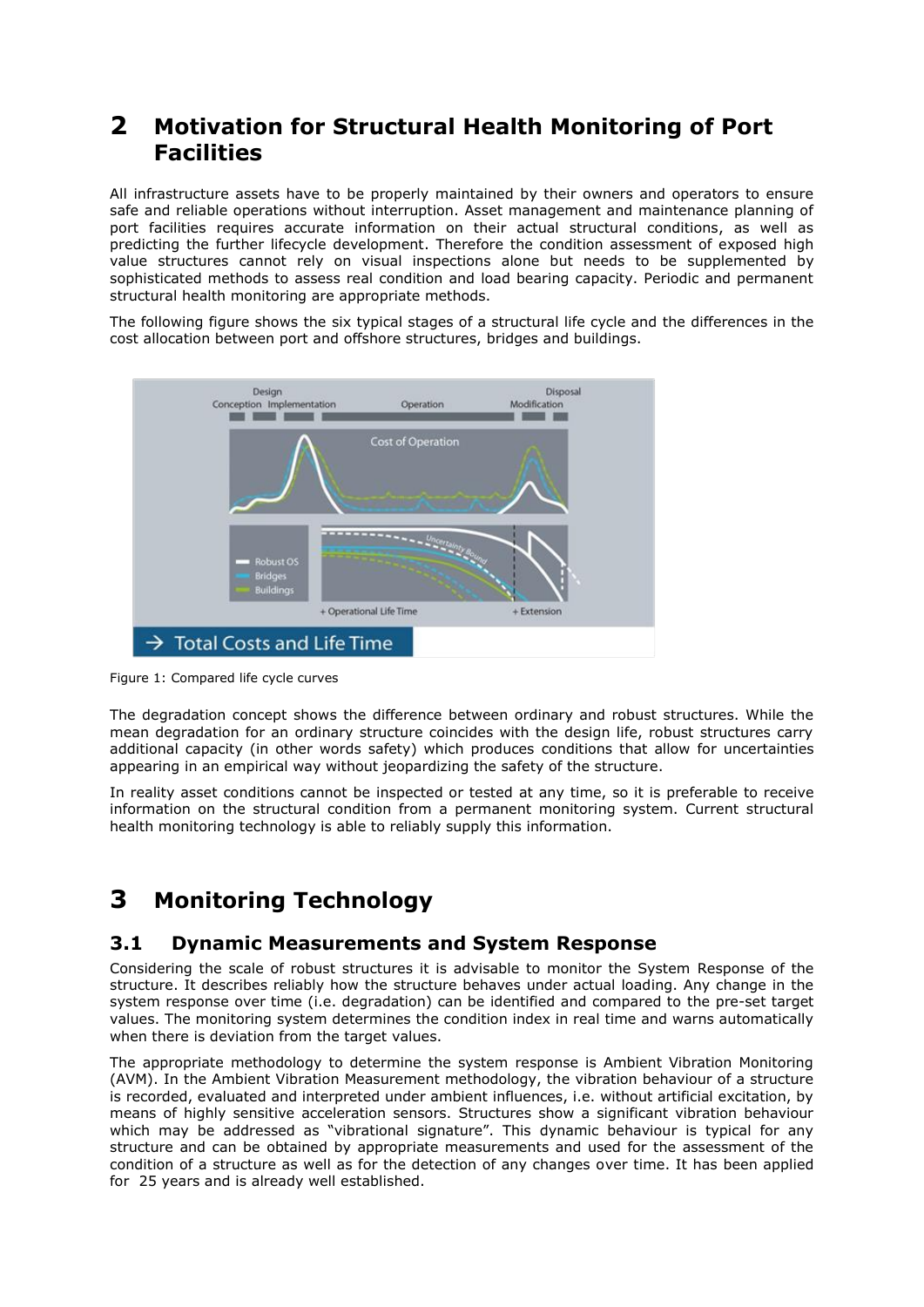Calculation models used for determining of stresses and consequently for measuring structures, only represent an approximation to reality and have to be calibrated. With System identification it is intended that the conformity between the calculation model and the actual load-bearing behaviour can be determined.

With ambient Vibration Monitoring, the dynamic characteristics of the structure are determined and they can be used, not only to check the calculation models, but also for understanding the chronological development of the load-bearing capacity. Estimates of the remaining service life duration are then assessed by measurements taken at certain intervals. Such measurements taken show snapshots of structural integrity and can be used in combination with parallel mathematical analyses for determining possible structural damage.

Dynamic monitoring is used to perform system identification. Statistical methods are used to build a mathematical model of the dynamic properties of the structure. This approach offers a reliably system response of the structure under real life conditions.

# **4 Typical Applications**

## **4.1 Quayside Ship Container Cranes**

Quayside ship to shore container cranes are large structures which can lift and move quickly up to 4 full size containers at once. These cranes are equipped with sophisticated monitoring systems for the lifting machinery (motor, winches, hoists etc.) but these systems do not cover the condition of the actual structure. Therefore additional information and monitoring of the structural integrity is required in order to determine that the structure is not overstressed or defective. The main sources of damage to crane structures are:

- ship collision
- fatigue damage
- storms
- earthquake

Periodic and permanent dynamic monitoring of the primary load bearing structure of container cranes provide:

- Integrity assessment of the load carrying structure
- Early damage detections and damage location
- Early warning and reduction of down-time.



Figure 2: Dynamic behavior of container cranes

### **4.2 Increase of the Load Rating and Extraordinary Loading of Wharfs**

Assessment of structures by dynamic monitoring is the most suitable monitoring method for the assessment of the global condition and the load bearing capacity of wharf structures.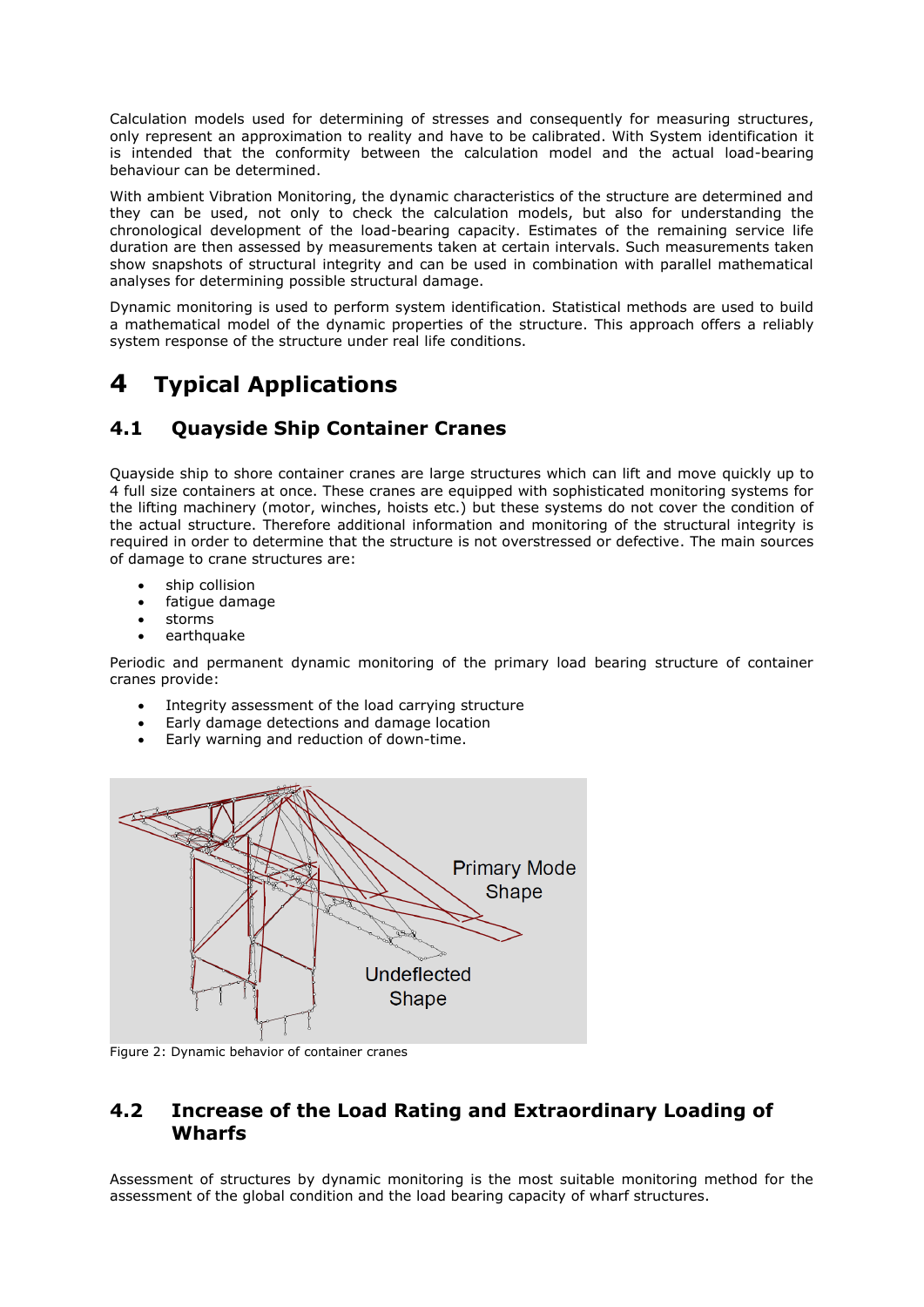Any modifications (e.g. strengthening) or damage affecting the load bearing capacity of the structure can be detected by changes in its dynamic behavior. Minor damage which does not affect the load bearing capacity does not influence the measurement results.

The result of the dynamic investigation is the determination of the real load bearing capacity of the structure including any hidden reserves by initial overdesign.

Following tests are typically part of the dynamic assessment

Piles:

- Test rolling of crane along wharf structure during dynamic and static measurements (acceleration and vertical deflection),
- Static test loading of selected pile-groups during dynamic and static measurements,
- Evaluation of load bearing capacity.

Deck structure, beams:

- FE-Modelling of typical / selected sections
- Dynamic measurement of selected weak / heavy loaded sections
- Test loading of selected sections
- Data analysis of modal parameters
- FE-Modell-Updating with the obtained modal parameters
- Evaluation of the load bearing capacity from the FE-Model.

### **4.3 Integrity and Load Bearing Capacity Assessment as Part of a Due Diligence Requirement**

Technical due diligence should clearly assess whether a port's infrastructure is fit for the continued use of the site as intended and highlight key risks as to its sustainability.

The assessment of the load bearing capacity of the wharf structure by dynamic measurements supports these objectives. Measurements with BRIMOS® in combination with an updated FE-model allow for the determination of the actual load bearing capacity. This includes:

- Evaluation of the wharf loading capacity
- Evaluation of a quay wall
- Evaluation of pile loads based on crane operations as well the condition of pile fenders and ladders (corrosion, etc.)
- Review of the suspended deck including concrete condition, location of cracks if any
- Survey of bollards and curb bar, exposure of steel reinforcement and corosion
- Evaluation of the ground anchor construction (retaining wall and anchor arrangement).

## **5 Benefits to the Port Operators and Owners**

The application and the benefits for the port industry are  $-$  like for all other industries, that use dynamic monitoring – to be able to know how safe the structure is and to have decision support as to how long the asset can be operated safely. In case of damage, these can be detected and sometimes – depending on the severity – be removed in order to increase the asset's life.

The following cost saving benefits can be achieved through a program of structural health monitoring and lifecycle engineering services:

- Assurance that the structure is safe and provides a methodology that can be monitored on a regular real time basis
- Increased assurance of avoiding environmental damage or other high impact/low probability event
- The ability to check the structure after storm, seismic, or other significant damage risk event
- Provides a basis for reducing the frequency of physical inspection (ROV or diver based)
- Provides an understanding of the condition of structure and any liabilities prior to any modifications (repair, strengthening)
- Provides a basis for rationalizing and planning life extension of the structure, with the possibility of greatly improved financial returns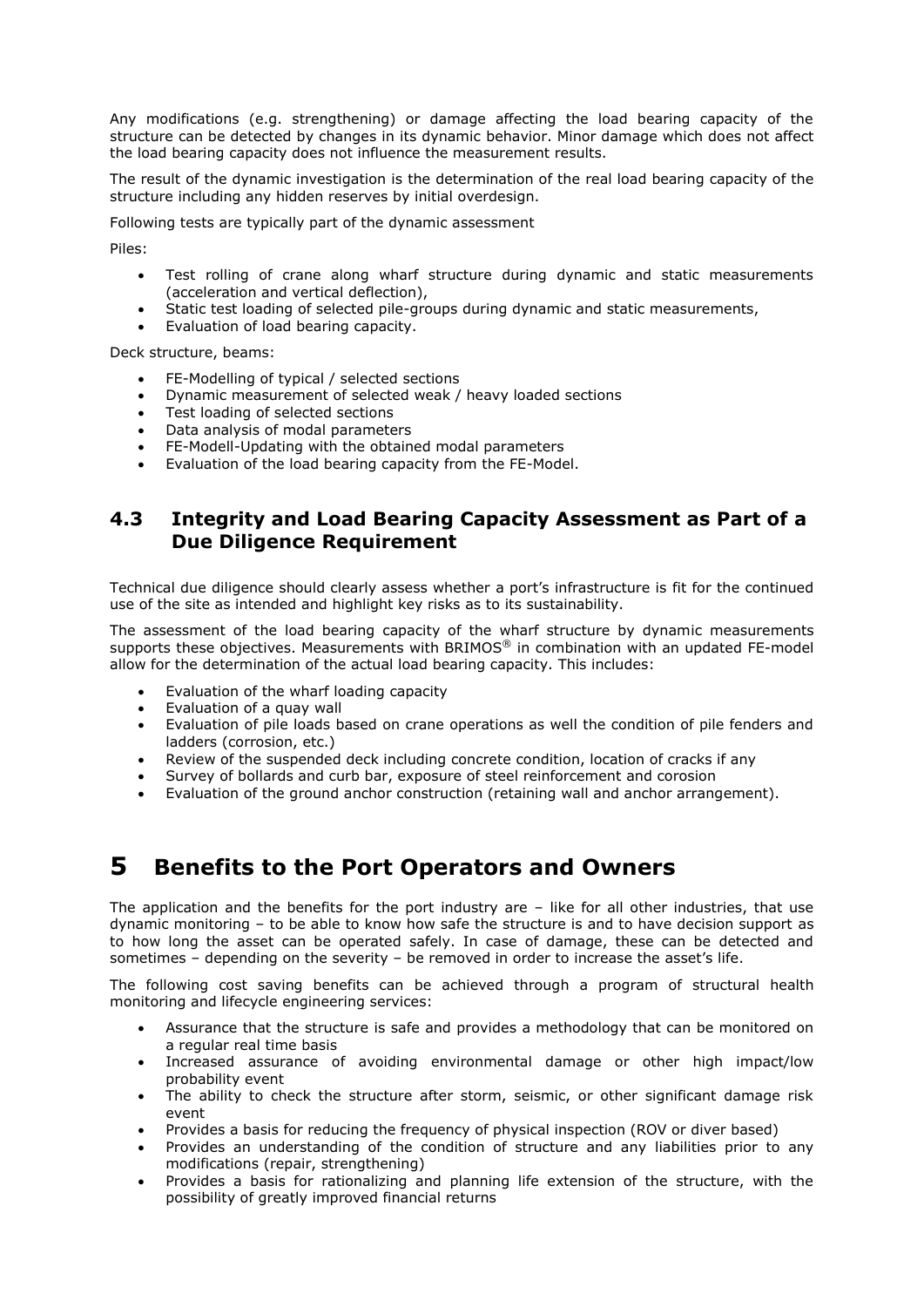### **5.1 Summary of Benefits of Dynamic Monitoring**

Dynamic monitoring services provide the following benefits:

- Dynamic monitoring enables identification of actual condition of any structure
- The procedure is non-destructive and does not interfere with operational activities
- The technology reduces the required inspection procedure to a minimum
- The accuracy of the assessment will be considerably improved
- Subsequent lifecycle engineering enables priority ranking
- An optimal budget management for routine maintenance is feasible
- Critical structures can be monitored permanently
- Online systems issue warnings before critical situations arise

# **Annex: BRIMOS® Method Statement**

BRIMOS<sup>®</sup> is also an assessment and judgement methodology, which enables accurate observation and assessment of the structural condition, damage detection and load bearing capacity of structures and infrastructure. This technology is constantly being modified and optimized in order to support the owner's decision process in maintenance, rehabilitation and cost planning.

It was recognized very early on in its development, that methods based on conventional visual inspection can get broadened and made more objective by incorporating the dynamic behavior of an analyzed structure. Based on the principles of structural mechanics tailored dynamic measurements are merged with numerical simulations. In the first instance structural analysis reflects experimental full scale monitoring (measured physics). Complementary Finite Element Calculations enable a deepened understanding of structural integrity leading to decisive interpretation of results.

Dynamic response due to ambient excitation like wind, traffic or micro seismic activity is fully utilized. In most of the cases structural behavior is affected by traffic and mechanical use. This dominant source of impact is evaluated to identify and localize potential weak areas in order to determine the remaining load-bearing capacity. The non-destructive measurements are performed under unrestricted operational conditions.

#### **1. Measurement Procedure**

An aerial measurement grid, which usually comprises 12 accelerometers, is distributed in pre assigned locations all over the structure, while the reference sensor remains at its fixed position.

For each sensor array at least one measurement file with a length of 22 minutes and a sample rate of 500 Hz  $(= 2 \text{ milliseconds})$  has to be recorded. The whole measurement can be supported by video-recordings which facilitate the verification of loading impact during data evaluation and data processing.

Various measurement equipment is available for dynamic measurements including wired technology as well as wireless technology.

### **2. BRIMOS® Sensor Layout for Structures**

The appropriate sensor layout must be developed on a case by case basis. Sophisticated software called BRIMOS® Layout Creator has been developed. This guaranties the optimal sensor distribution on the structure and helps to keep the measurement efforts as practical as possible.

### **3. Dynamic Parameters used for Structural Sssessment**

Investigations are based on measurements and numerical analysis using KPIs (KEY PERFORMANCE INDICATORS) from the field of structural dynamics (Eigen frequencies, mode shapes, damping, vibration intensity, deformations). The interpretation incorporates structural engineering experience (statement to integrity with regard to structural resistance, remaining load bearing capacity).